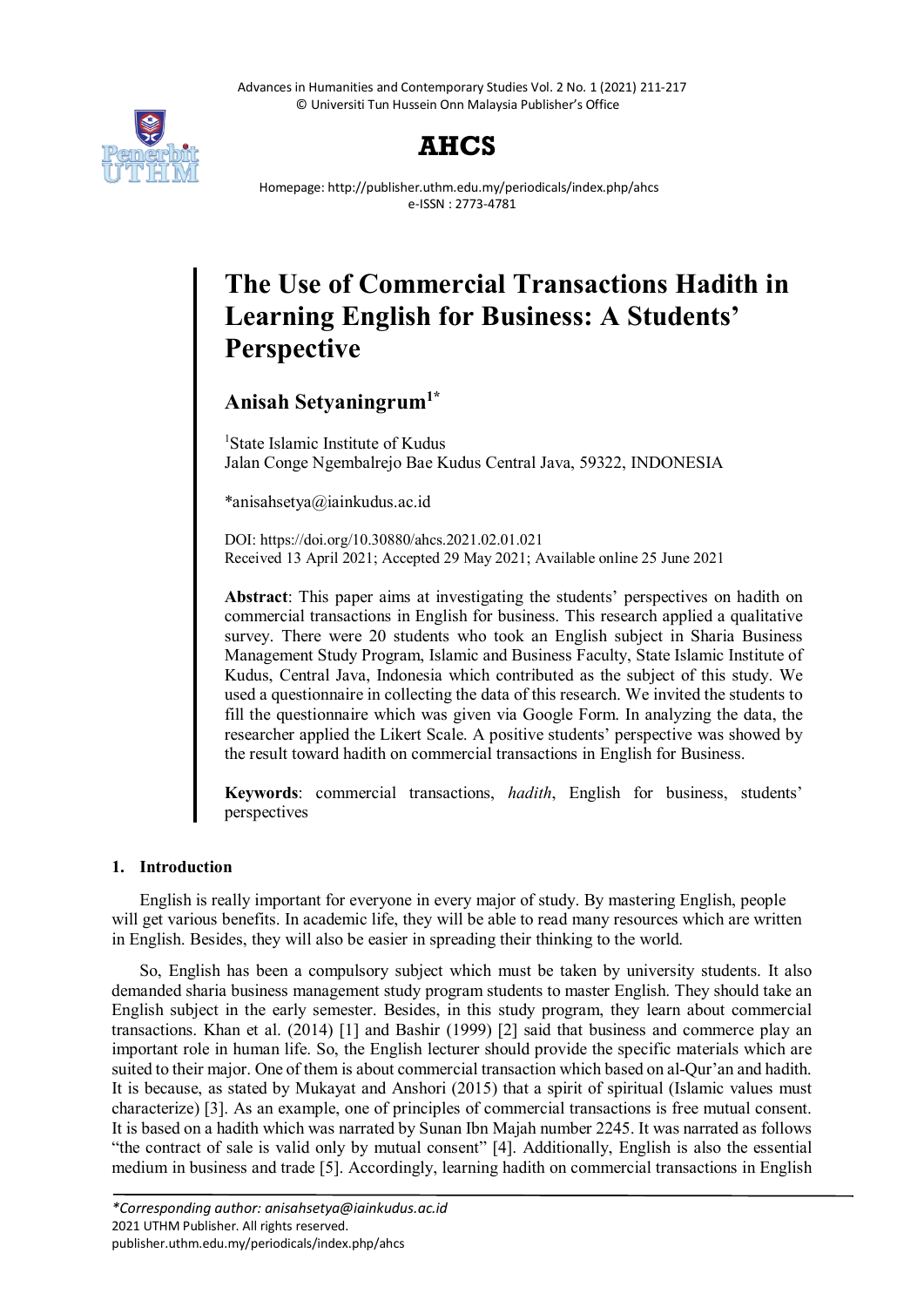will be really useful for the students. Besides, it will also make them easier in explaining about commercial transactions in Islam to foreigner.

There was some research which discussed the value of Islam in English learning materials. Lubis (2016) was one of the researchers who analyzed the Islamic value in English learning at an Islamic middle school in Padangsidempuan city [6]. The result shows that every English teacher in each Islamic middle school did not have learning sources integrated with Islamic values yet. This shows the least sources of English materials which have Islamic value or discussion.

In conducting English learning process, an English lecturer needs to know the students' responses. It can become an evaluation for him/her, so the next learning process can be better. So, the researcher tried to gather the information by conducting an online survey. This survey knows the students' perspectives toward hadith on commercial transactions in English for Business.

#### 1.1 Introduction subheadings optional

Section headings should be left-justified, bold, with the first letter capitalized and numbered consecutively, starting with the Introduction. The introduction can be split into several subheadings if the author finds the need to organize the information into several subtopics. Sub-section headings should also be in the same style as the headings, numbered 1.1, 1.2, etc, and left-justified, but unbolded. All headings should have a minimum of three text lines after them before a page or column break.

### 1.2 Additional introduction subheadings

Subheadings in the introduction are usually limited to 2-3 topics. Contents should be brief; more detailed information should be discussed in the methodology section. The subheadings should not go beyond the second level.

# **2. Materials and Methods**

This research was conducted in the Faculty of Islamic Business and Economic Faculty, State Islamic Institute of Kudus. A qualitative survey was applied in this study. There were 20 students of sharia business management study program which become the respondent in this research. A purposive sampling method was applied in determining the respondents. It was used because the researcher would like to know the perceptions of two categories of students' background. There were students which have Islamic last education background and some of them have general last education background. They were invited to fill a questionnaire.

A questionnaire was used by researcher to collect the data of students' perspectives toward the use of hadith on commercial transactions in English for Business. The researcher provided ten statements on the questionnaire which contained some statements about their perspectives toward the use of hadith on commercial transactions in English for Business. As stated by Brown (2001 in Dörnyei 2010) questionnaire is a number of questions to find information about personal statements [7]. Besides, according to Brace (2008), questionnaire is the medium of communication between the researcher and the subject [8].

A Likert Scale was implemented by the researcher in analyzing the collected data. It was applied in obtaining the data on the perspectives of sharia business management study program students toward the use of hadith on commercial transactions in English for Business. Five statements of range were used in determining their perspectives, they are: Strongly Agree (SA), Agree (A), Neutral (N), Disagree (D), and Strongly Disagree (SD).

The data which were collected would be describe narratively by the researcher. However, before describing it, the researcher applied some procedures in analyzing the data from the Likert Scale. Firstly, each item in the scale was given a score by the researcher. The scores were: 5 (SA), 4 (A), 3 (N), 2 (D),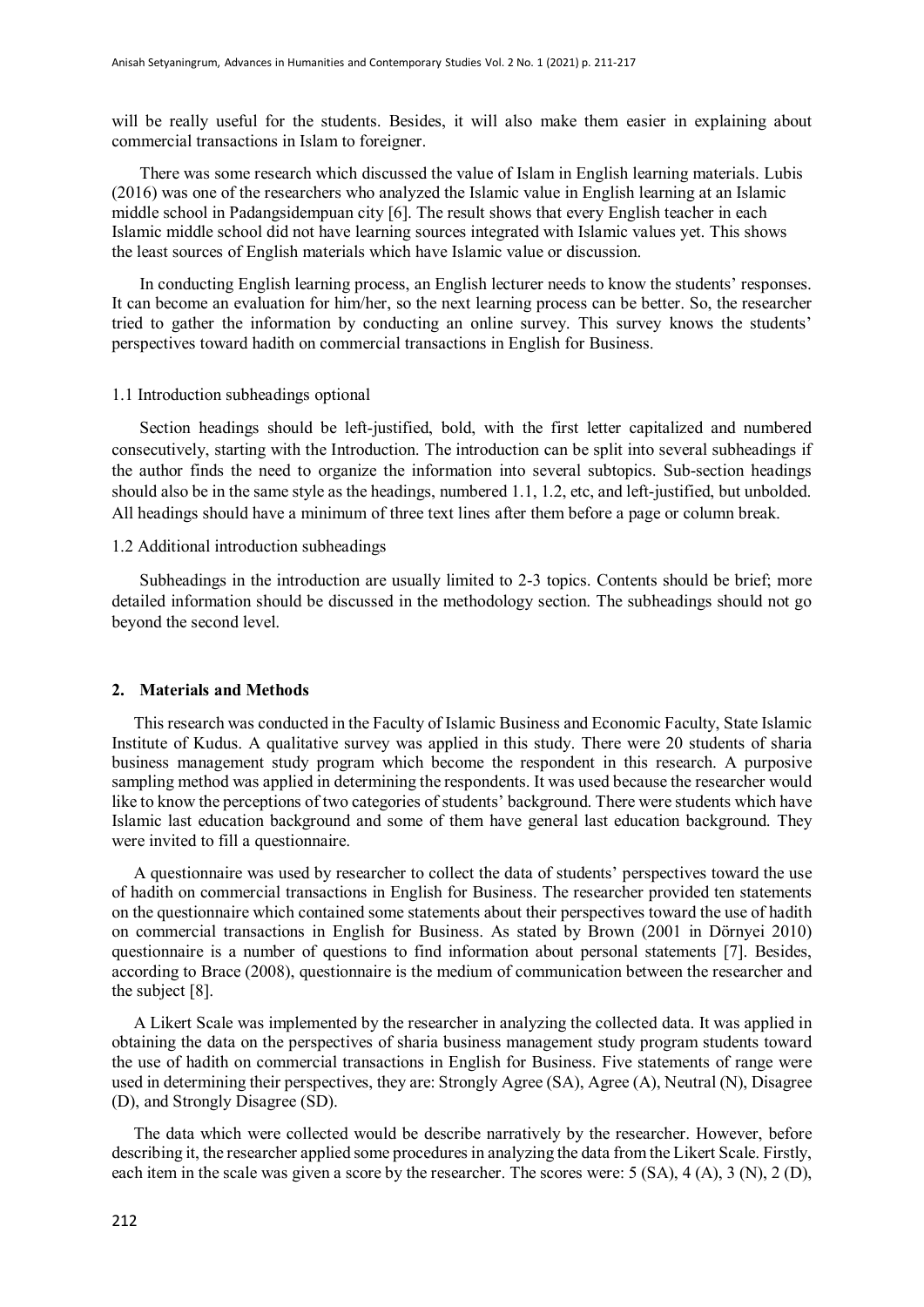and 1 (SD). After that, the range score of each questionnaire set was calculated by the researcher. 1000 was the maximum score. It was used a calculation as follow: 20x5=100x10=1000. Then, 200 was the minimum score. It was calculated from  $20x1=20x10=200$ . 800 would be the score range, it was calculated from the maximum score minus the minimum score, 1000-200=800. The criteria of interpretation of score for each questionnaire was determined as described in the following table.

| <b>Score</b> | Interpretation           |
|--------------|--------------------------|
| $1000 - 801$ | <b>Strongly Agree</b>    |
| $800 - 601$  | Agree                    |
| $600 - 401$  | Neutral                  |
| $400 - 201$  | Disagree                 |
| 200          | <b>Strongly Disagree</b> |

|  | Table 1. Interpretation of the Score |  |
|--|--------------------------------------|--|
|--|--------------------------------------|--|

Meanwhile, the data were described narratively after the data calculation finished. In addition, a table and a chart were also used in displaying the data.

# **3. Results and Discussion**

The results and discussion section presents data and analysis of the study. This section can be organized based on the stated objectives, the chronological timeline, different case groupings, different experimental configurations, or any logical order as deemed appropriate.

# **3.1 Results**

Results can be presented in the form of tables, figures, charts, diagrams or other suitable formats. If required, raw data that is too lengthy to be put in this section can be moved to the appendix.

After processing the data calculation, the researcher was able to know the result of this research. It showed a positive perspective of students toward the use of hadith on commercial transactions in English for Business.

Table 2

Students' perceptions toward incorporating Qur'anic interpretation into course materials of English for Business

| N <sub>0</sub> | Item                                                                                                    | <b>SD</b>                | D                        | N              | $\mathbf{A}$ | <b>SA</b>      | <b>HS</b> | I |
|----------------|---------------------------------------------------------------------------------------------------------|--------------------------|--------------------------|----------------|--------------|----------------|-----------|---|
| $\mathbf{1}$   | Hadith on<br>commercial<br>transactions<br>is<br>an<br>interesting<br>material in<br>English<br>course. | $\overline{\phantom{a}}$ | $\overline{\phantom{a}}$ | $\overline{2}$ | 11           | $\overline{7}$ | 440       | N |
| $\overline{2}$ | I do<br>not<br>mind<br>learning<br>Hadith<br>on<br>commercial<br>transactions<br>in English.            |                          |                          | 1              | 14           | 5              | 560       | N |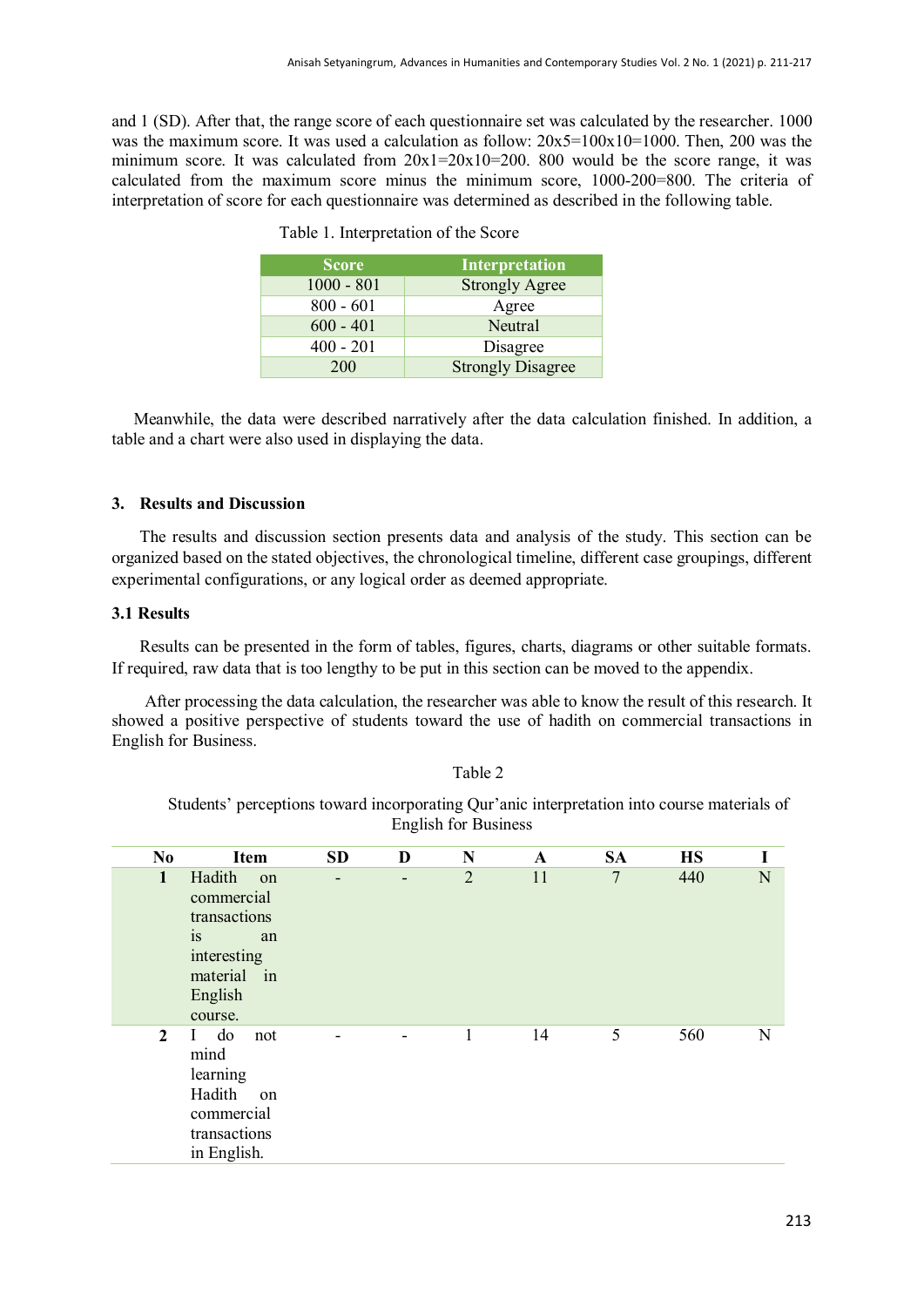| $\mathbf{3}$            | enjoy<br>I<br>learning<br>English<br>which<br>contain<br>Hadith<br>on<br>commercial<br>transactions.             |   | $\overline{4}$ | 12 | $\overline{4}$ | 480 | $\mathbf N$ |
|-------------------------|------------------------------------------------------------------------------------------------------------------|---|----------------|----|----------------|-----|-------------|
| $\overline{\mathbf{4}}$ | like<br>to<br>$\mathbf{I}$<br>learn Hadith<br>on<br>commercial<br>transactions<br>in English.                    |   | 7              | 11 | $\overline{2}$ | 440 | N           |
| 5                       | I am excited<br>learn<br>to<br>more about<br>Hadith<br>on<br>commercial<br>transactions<br>in English.           |   | 5              | 12 | $\overline{3}$ | 480 | N           |
| 6                       | Learning<br>Hadith<br>on<br>commercial<br>transactions<br>in English is<br>challenging.                          |   | $\overline{2}$ | 10 | $8\,$          | 400 | N           |
| $7\overline{ }$         | I can learn<br>many new<br>vocabularies<br>by learning<br>Hadith on<br>commercial<br>transactions<br>in English. | - | $\mathbf{1}$   | 9  | 10             | 500 | $\mathbf N$ |
| 8                       | By learning<br>Hadith<br>on<br>commercial<br>transactions<br>in English I<br>can improve<br>my English<br>skill. |   | 1              | 14 | 5              | 560 | N           |
| 9                       | By learning<br>Hadith<br>on<br>commercial<br>transactions<br>in English I<br>can improve<br>my<br>knowledge.     |   |                | 9  | 11             | 550 | ${\bf N}$   |
| 10                      | Learning<br>Hadith<br>on<br>commercial                                                                           |   | 3              | 11 | 6              | 440 | N           |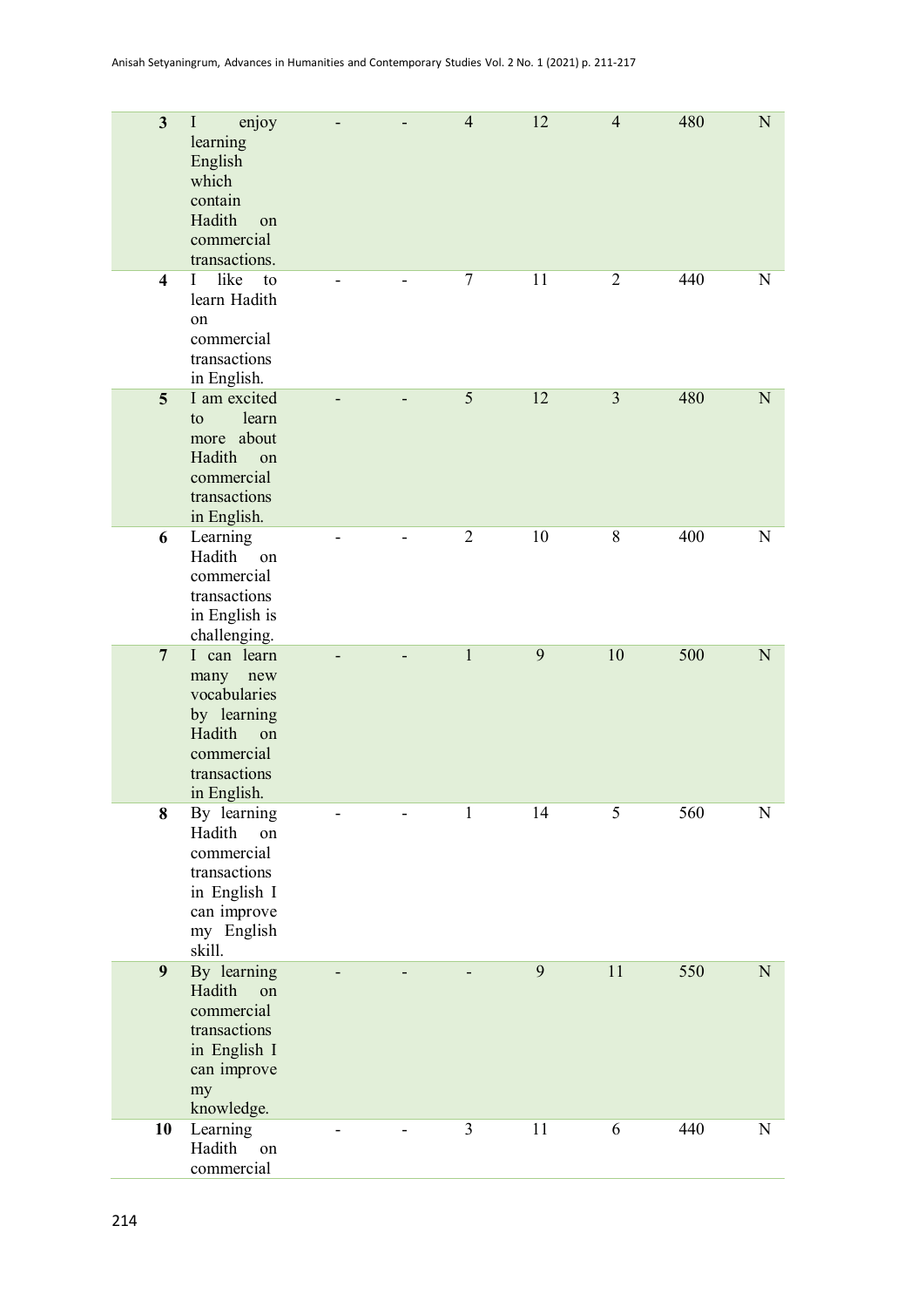| transactions |    |     |     |           |
|--------------|----|-----|-----|-----------|
| in English   |    |     |     |           |
| support my   |    |     |     |           |
| major.       |    |     |     |           |
| Score        | 26 | 113 | 61  |           |
| (S)          |    |     |     |           |
| S x Option   | 78 | 532 | 305 |           |
| Value        |    |     |     |           |
| Total        |    |     | 915 | <b>SA</b> |
| Score        |    |     |     |           |
|              |    |     |     |           |

Note:  $HS = H\text{ is the factor: } I = \text{Interpretation}$ 

The data on the table shows that there were two items which stated strongly agreed by most of the students. They stated that they could learn many new vocabularies by learning hadith on commercial transactions in English and by learning hadith on commercial transactions in English they can improve their knowledge.

Meanwhile, the rest of the statements were agreed by most of students. Those statements are: hadith on commercial transactions is an interesting material in English course, they did not mind learning hadith on commercial transactions in English, they enjoyed learning English which contains hadith on commercial transactions, they liked to learn hadith on commercial transactions in English, they were excited to learn more about hadith on commercial transactions in English, learning hadith on commercial transactions in English was challenging, by learning hadith on commercial transactions in English they could improve their English skill, and learning hadith on commercial transactions in English support their major. The total of questionnaire result was 915. This score is interpreted as strongly agree. It was obtained by multiplying each score with the option value and then the researcher summed it up.



Figure 1. The highest score of each statement in the questionnaire.

In obtaining the highest score of the questionnaire, the researcher calculated the result score then multiply the highest number of students' responses with the option value. After that, it was multiplied with ten. It can be seen in the score of the first questionnaire statement, hadith on commercial transactions is an interesting material in English course. This statement was strongly agreed by seven students, agreed by eleven students, and two students chose to be neutral. Then, to obtain the highest score -as it was seen on the table, that the highest score of the first questionnaire statement was 11- it was calculated as follow 11 x  $4 = 44$ ;  $44 \times 10 = 440$ . Based on the table of interpretation (Likert Scale), 440 was interpreted as neutral.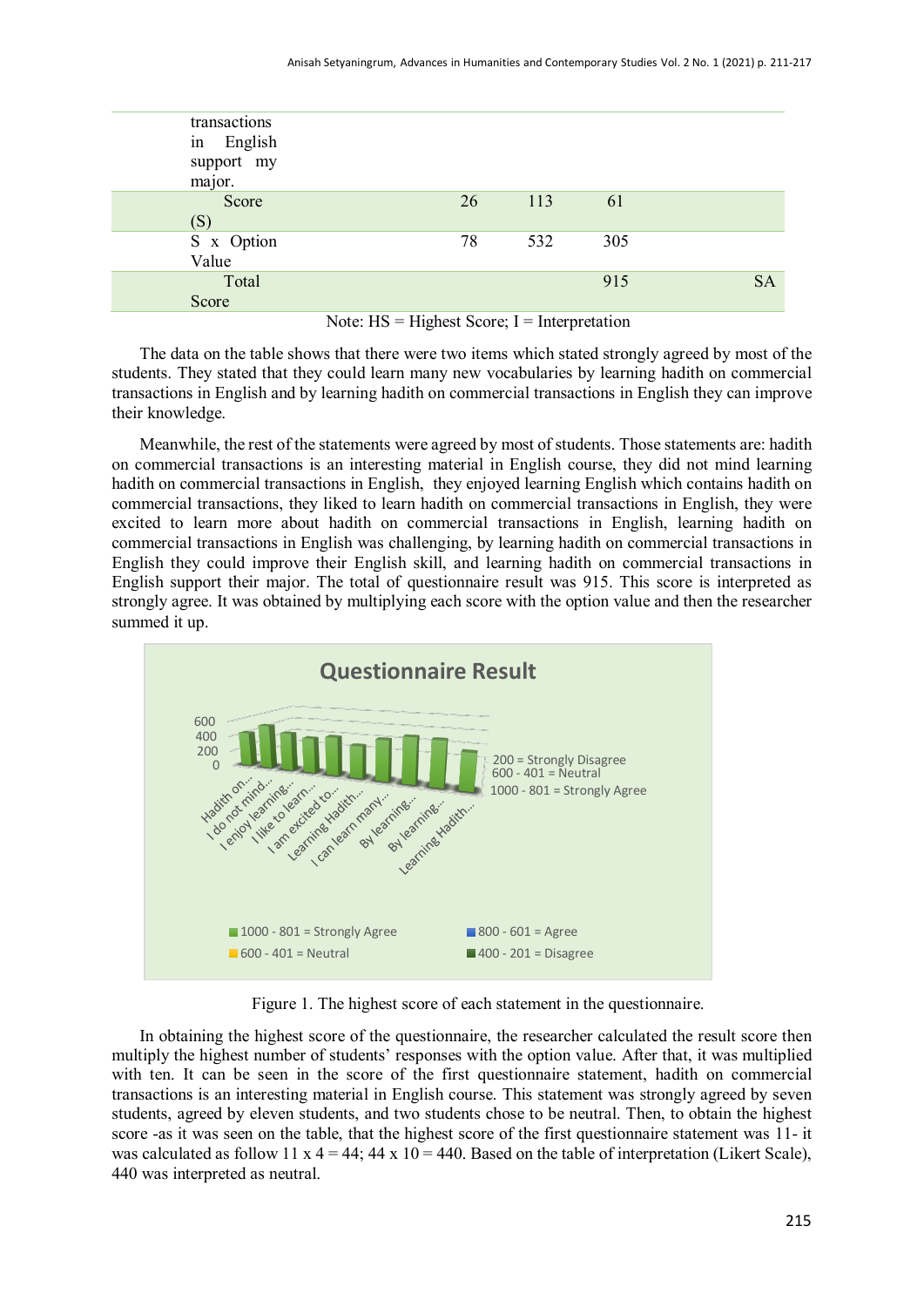From the data of the highest score, there were two questionnaire statements which strongly agreed by the students. The statements are: they could learn many new vocabularies by learning hadith on commercial transactions in English and by learning hadith on commercial transactions in English they can improve their knowledge.

Meanwhile, the eight of the statements were agreed by most of the students. They stated that hadith on commercial transactions is an interesting material in English course, they did not mind learning hadith on commercial transactions in English, they enjoyed learning English which contains hadith on commercial transactions, they liked to learn hadith on commercial transactions in English, they were excited to learn more about hadith on commercial transactions in English. It is a good point in conducting an English learning process. As stated by Derbyshire (2003) that excited students are motivated students [9]. When the students are being motivated, the learning objectives will be gained easier.

In addition, they agreed that learning hadith on commercial transactions in English was challenging, by learning hadith on commercial transactions in English they could improve their English skill, and learning hadith on commercial transactions in English support their major. The questionnaire result total was 915. This total score is interpreted as strongly agree. It was gained by multiplying each score with the option value and then it was summed up.

#### **3.2 Discussions**

Students of sharia business management study program showed positive perspectives toward hadith on commercial transactions in learning English for Business. It is based on the questionnaire's total score, which raised 915. On the interpretation table, it was interpreted as strongly agree.

There were two statements which were chosen by most of the students as the highest score, they were the second and the eighth questionnaire statements. It was indicated that the students did not mind learning hadith on commercial transaction in learning English for business. Then, they are also aware that by learning hadith on commercial transactions in English can improve their English skill.

In addition, it gained the second highest score by the ninth statement. It was showed that the students aware that by learning hadith on commercial transactions, they could improve their knowledge. Besides, someone also was stated it in the seventh statement that they were aware they could learn many new vocabularies by learning hadith on commercial transactions in English.

Their same highest choice described enjoy and excited about learning hadith on commercial transactions in English. It was in the third and fifth statements. Enjoyment and excitement are really important in the learning process. Without them, the learning process is meaningless.

It gained the next three statements the same score. They were the first, the fourth, and the tenth statements. It was indicated that they enjoyed learning hadith on commercial transactions in English. They also supposed that it was interesting and support their major. Putra and Ridianto (2016) stated that in determining course materials, the lecturer should consider the students' need [10]. So, something suited it with interpreting the result of the questionnaire score. The last statement is the sixth statement. It was showed that they aware of challenge in learning hadith on commercial transactions in English.

#### **4. Conclusion**

In summary, a positive perspective toward the use of hadith on commercial transactions in learning English for Business was showed by the students of sharia business management study program. It was indicated by the questionnaire result score, it was 915. Based on the questionnaire interpretation score, this score interpreted as strongly agreed by the students.